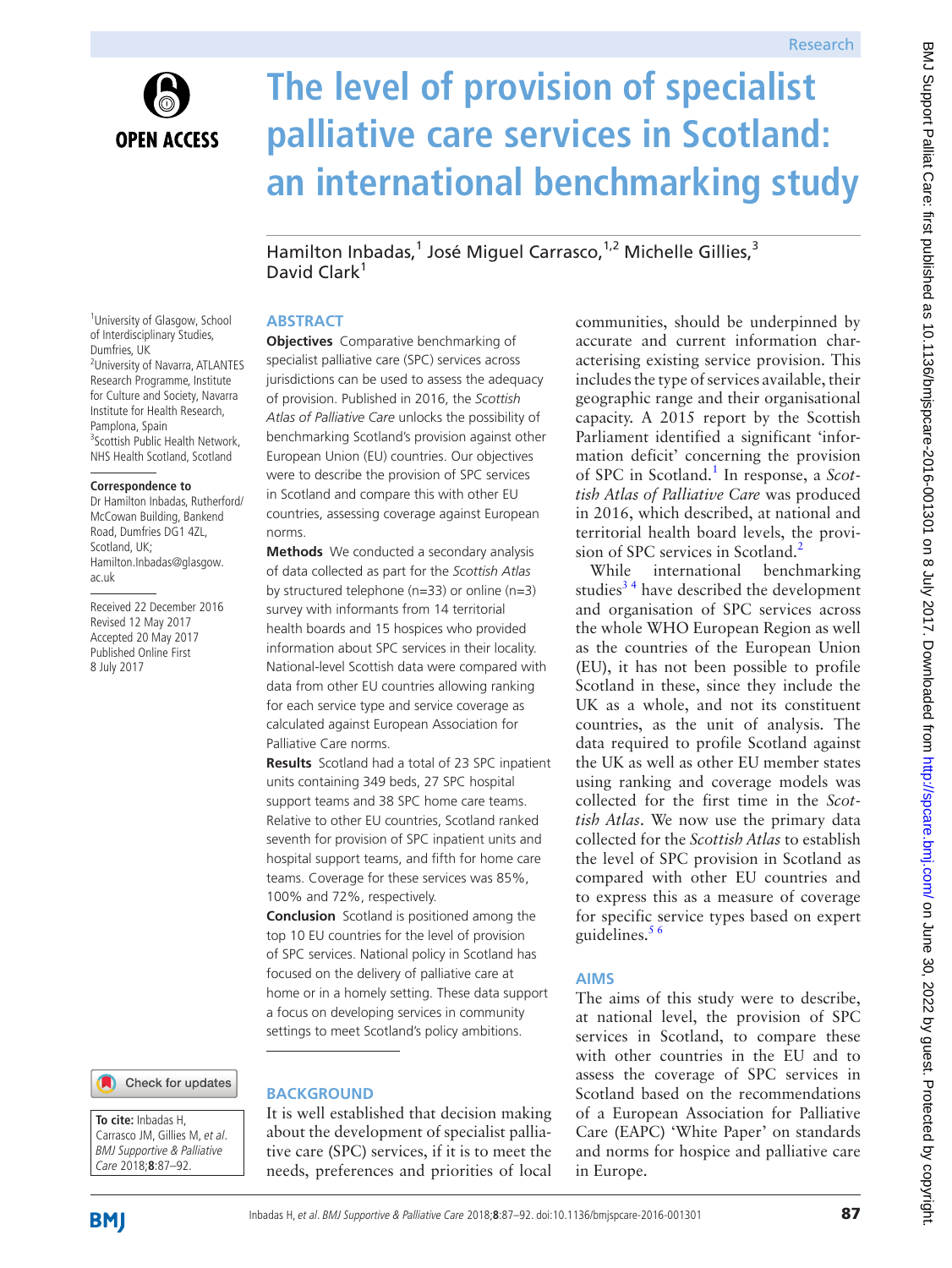#### **Methods**

In Scotland, healthcare is provided free at the point of access to all citizens through the National Health Service (NHS), which is organised into 14 territorial health boards. SPC services are also provided by independent hospices, which are charitable organisations that receive up to 50% of their agreed annual operating costs from the NHS. We conducted a secondary analysis of aggregated national level data on the level of SPC service provision that had been collected in a national service mapping study as part of the *Scottish Atlas of Palliative Care*. [2](#page-5-1) The methods used to map SPC service provision in the *Scottish*  Atlas have been described previously.<sup>[2](#page-5-1)</sup> In brief, the chief executive officers of independent hospices, NHS Executive Leads for Palliative and End of Life Care and, where in place, the chairperson of the Managed Clinical Network for Palliative and End of Life Care in each territorial health board were contacted between August and September 2015, informed of the nature and purpose of the service mapping study and invited to contribute information about the services they provided. Consent was implied by the willingness of service providers to nominate a key informant from their organisation to contribute data to the study. Data were collected in a telephone survey conducted by one of three trained investigators (HI, MG and AJW). Prior to the survey, respondents were sent a structured questionnaire to enable them to gather the required information in advance. All survey respondents were either directly involved in delivering or responsible for managing the SPC services on which they provided information; in some cases, it was necessary to speak with several informants from a single territorial health board to obtain a complete picture of service provision. Where it was not possible to conduct a telephone survey, despite repeated attempts, respondents were given an option to complete the structured questionnaire online (n=3). The structured questionnaire and definitions therein were derived from the *European Atlas of Palliative Care*[7](#page-5-4) and adapted for local use (see appendix 1 of the *Atlas*). In total, 36 informants provided data from all 14 territorial health boards and all 15 fully operational independent hospices. The SPC service mapping study did not involve patients or service users. It is anomalous that information of this nature is not routinely available to inform the design and delivery of SPC services to meet the needs of local populations. The service mapping study was therefore considered as service evaluation and, as such, research ethics approval for the study was not sought.

We followed the method of measuring palliative care 'resources' developed in previous studies.<sup>[3](#page-5-2)</sup> This involved establishing the numbers of three types of SPC service provision, inpatient units, hospital support teams and home care teams, then calculating the ratio

of services per million inhabitants by service type and total number of all services. This ratio was used to compare Scotland with the top ranking countries in the EU.<sup>[3](#page-5-2)</sup> Population data were obtained from National Records Scotland.<sup>[8](#page-5-5)</sup>

Following an established method, we also calculated coverage of SPC provision in Scotland for each service type.<sup>[4](#page-5-6)</sup> Coverage refers to the relationship between the number of available services and the estimated number of services that would be required, based on expert opinion, to meet the palliative care needs of a given population. The EAPC White Paper identifies 'norms' for the structural provision of SPC, which represent a consensus statement of the levels that, if achieved, would be expected to translate into high-quality care. Recommendations based on these 'norms' for the number of services required per population are as follows: one home care team per 100000 inhabitants; one inpatient unit and one hospital support team per  $200000$  inhabitants.<sup>5 6</sup> Based on these figures, the required number of the three types of services was calculated for the population of Scotland and a measure of 'coverage', expressed as a percentage, was established. EAPC recommendation concerning the desirable upper and lower numbers of SPC beds per million population, producing a calculation based on the number of SPC inpatient beds in Scotland, was also calculated.<sup>5</sup>

#### **Results**

#### **Level of SPC service provision**

Scotland had a total of 23 SPC inpatient units containing 349 beds, 27 hospital support teams and 38 home care teams, which equates to 4.3 SPC inpatient units per million people, 5.0 hospital support teams per million people and 7.1 home care teams per million people. Scotland's position for each type of service in relation to the 10 top EU countries is shown in [table](#page-2-0) 1.

#### **Coverage**

Applying the EAPC norms to Scotland's population of  $5\,347\,600$ ,<sup>[8](#page-5-5)</sup> the optimal level of provision for each SPC service is 27 inpatient units, 27 hospital support teams and 53 home care teams. Based on the number of services available in Scotland, we estimate coverage of SPC inpatient units, hospital support teams and home care teams to be 85%, 100% and 72%, respectively. This positions Scotland among the top 10 EU countries for coverage in all three types of service provision [\(table](#page-2-1) 2).

The EAPC norms recommend a range of between 80 and 100 SPC inpatient beds per million people. Applied to Scotland's population, this would equate to a recommended number of inpatient beds ranging from 427 to 535. Although relative to the EAPC norms, the coverage of SPC inpatient units is 85% in Scotland, the coverage of SPC inpatient beds is 65% (at 100 per million) and 82% (at 80 per million) ([table](#page-3-0) 3).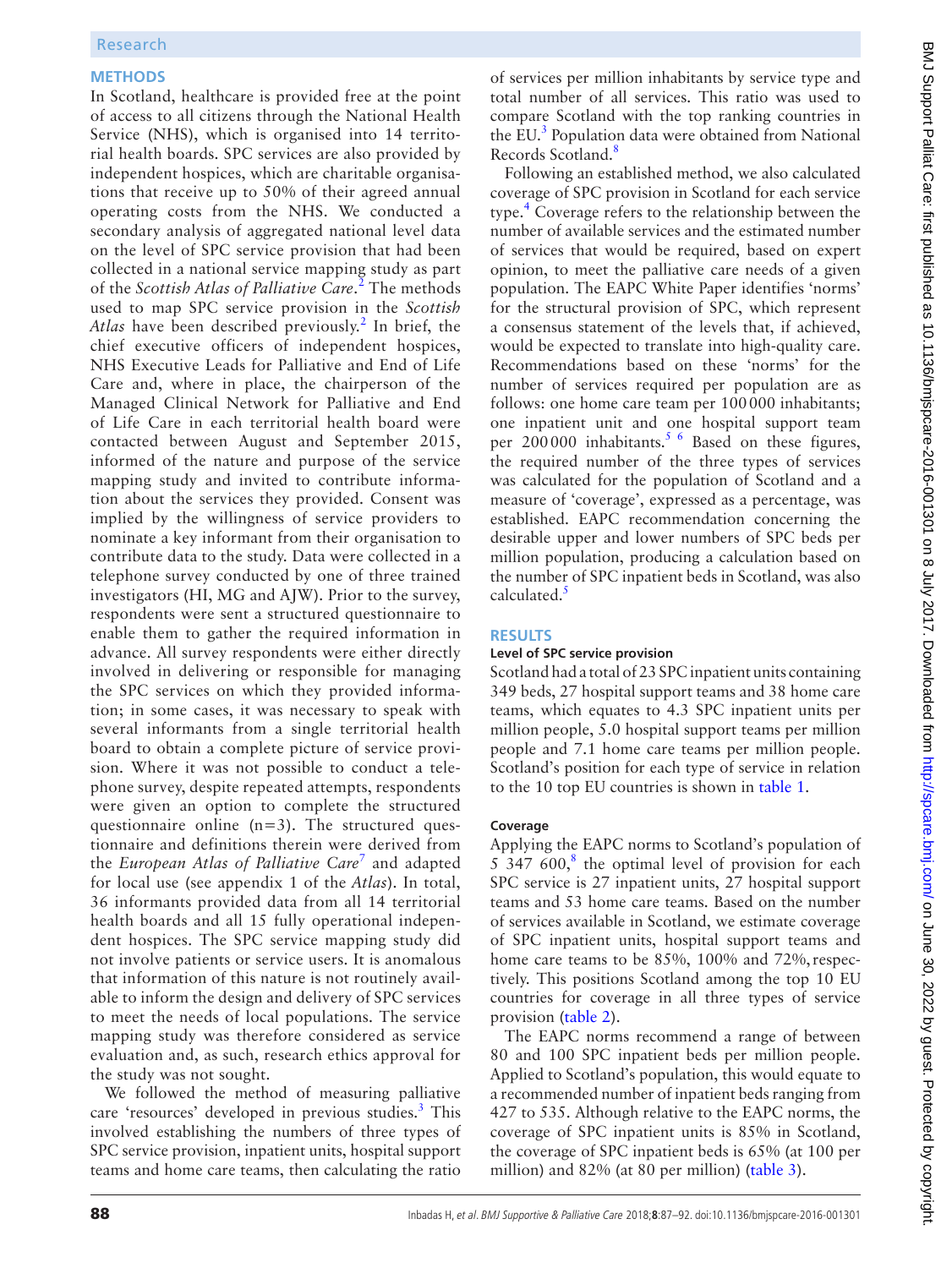<span id="page-2-0"></span>

| Table 1 | Comparison of types of specialist palliative care in Scotland and other European countries |                      |                |                                |                |                      |  |
|---------|--------------------------------------------------------------------------------------------|----------------------|----------------|--------------------------------|----------------|----------------------|--|
|         | Inpatient units*                                                                           |                      |                | <b>Hospital support teamst</b> |                | Home care teams#     |  |
|         | <b>Country</b>                                                                             | <b>Ratio/million</b> | <b>Country</b> | <b>Ratio/million</b>           | <b>Country</b> | <b>Ratio/million</b> |  |
|         | The Netherlands                                                                            | 12.7                 | Belgium        | 10.4                           | Estonia        | 11.3                 |  |
| 2       | Luxembourg                                                                                 | 9.4                  | Ireland        | 8.5                            | Sweden         | 11.2                 |  |
| 3       | Germany                                                                                    | 5.2                  | Slovenia       | 8.3                            | Poland         | 8.4                  |  |
| 4       | Denmark                                                                                    | 5.0                  | UK             | 5.7                            | Ireland        | 7.6                  |  |
| 5       | Belgium                                                                                    | 4.6                  | Luxembourg     | 5.7                            | Scotland       | 7.1                  |  |
| 6       | Austria                                                                                    | 4.4                  | France         | 5.3                            | Hungary        | 7.0                  |  |
|         | Scotland                                                                                   | 4.3                  | Scotland       | 5.0                            | <b>UK</b>      | 6.1                  |  |
| 8       | Sweden                                                                                     | 4.0                  | Malta          | 3.6                            | Austria        | 5.8                  |  |
| 9       | Poland                                                                                     | 3.8                  | Latvia         | 3.4                            | Luxembourg     | 5.7                  |  |
| 10      | UK                                                                                         | 3.5                  | Austria        | 3.4                            | Italy          | 5.2                  |  |

\*Scotland has 23 palliative care inpatient units containing 349 beds.

†Scotland has 27 hospital support teams.

‡Scotland has 38 home care teams.

#### **Discussion**

To date, published studies examining the provision of SPC services at a regional, national or international level have largely relied on information provided by one or more national experts.[3 9 10](#page-5-2) This is problematic because national experts may lack the requisite knowledge to accurately report in detail service provision at the national or subnational level and may be biased in their reporting.<sup>[11](#page-5-7)</sup> Our study analysed data gathered from 36 informants directly delivering, or responsible for managing, local SPC services in each of Scotland's 14 territorial health boards areas, increasing the validity of our findings. Due to their local knowledge and the nature of the telephone survey, most respondents volunteered a narrative around the quantitative data on the level of service provision they provided, which was invaluable in contextualising the study findings. To our knowledge, this is the first study of its kind to use such a robust data collection strategy.

The UK is generally considered to be the reference country against which the development of SPC in other countries is benchmarked.<sup>[1](#page-5-0)</sup> Until now, it has not been

possible to disaggregate Scottish data from that of the rest of the UK. $3910$  While we might expect the provision of SPC services in Scotland to be similar to the rest of the UK, this is the first study to provide confirmation. The provision of SPC services in Scotland was found to be well balanced and broadly reflective of that in the rest of the UK, with Scotland's position being higher than the rest of the UK for inpatient and home care teams but lower for hospital support team. Analysis of coverage against EAPC norms suggests that Scotland has optimal coverage for hospital support teams. More broadly, Scotland was positioned among the top 10 EU countries in hospital and home care resources for SPC. Although the ratio of home care teams per million people (7.1) is better than the ratios for hospital support teams (5.0) and inpatient units (4.3), Scotland shows an optimal coverage of hospital support teams and a lower than recommended coverage for inpatients units (85%) and home care teams (72%). Calculated at both the upper and lower ranges, Scotland scores lower on SPC inpatient bed

<span id="page-2-1"></span>

| Table 2 | Coverage of specialist palliative care in Scotland based on EAPC White Paper recommendations (top 10 EU countries) |                                   |                |                               |                |                        |  |  |
|---------|--------------------------------------------------------------------------------------------------------------------|-----------------------------------|----------------|-------------------------------|----------------|------------------------|--|--|
|         | <b>Inpatient units</b>                                                                                             |                                   |                | <b>Hospital support teams</b> |                | <b>Home care teams</b> |  |  |
|         | <b>Country</b>                                                                                                     | Coverage (%)                      | <b>Country</b> | Coverage (%)                  | <b>Country</b> | Coverage (%)           |  |  |
|         | The Netherlands                                                                                                    | 254                               | Belgium        | 215                           | Sweden         | 113                    |  |  |
|         | Luxembourg                                                                                                         | 153                               | Ireland        | 170                           | Estonia        | 112                    |  |  |
| 3       | Germany                                                                                                            | 102                               | Slovenia       | 167                           | Poland         | 84                     |  |  |
| 4       | Denmark                                                                                                            | 100                               | UK             | 115                           | Ireland        | 76                     |  |  |
| 5       | <b>Belgium</b>                                                                                                     | 95                                | Luxembourg     | 100                           | Scotland       | 72                     |  |  |
| 6       | Austria                                                                                                            | 88                                | Scotland       | 100                           | Hungary        | 69                     |  |  |
|         | Scotland                                                                                                           | 85                                | France         | 82                            | <b>UK</b>      | 62                     |  |  |
| 8       | Sweden                                                                                                             | 80                                | Malta          | 72                            | Austria        | 58                     |  |  |
| 9       | Poland                                                                                                             | 76                                | Austria        | 69                            | Luxembourg     | 57                     |  |  |
| 10      | United Kingdom                                                                                                     | 70<br>$\sim$ $\sim$ $\sim$ $\sim$ | Latvia         | 63                            | Italy          | 51                     |  |  |

EAPC,European Association for Palliative Care.' at the bottom of Tables 2 and 3.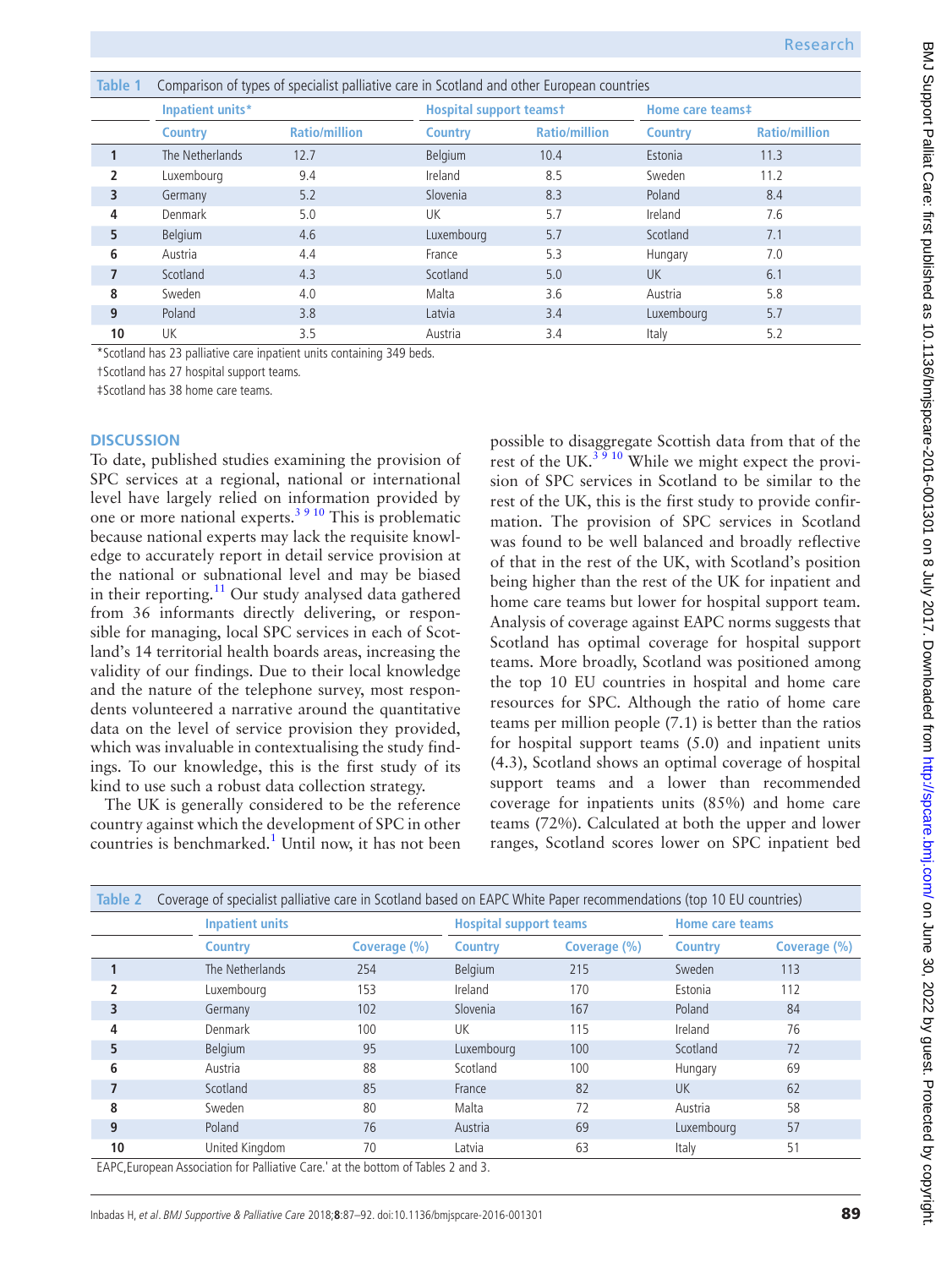<span id="page-3-0"></span>

| <b>Table 3</b> Comparison of number of SPC inpatient units and<br>inpatient beds in Scotland against EAPC norms |                       |     |              |  |  |  |
|-----------------------------------------------------------------------------------------------------------------|-----------------------|-----|--------------|--|--|--|
|                                                                                                                 | Recommended Available |     | Coverage (%) |  |  |  |
| Inpatient <i>units</i> *                                                                                        | 27                    | 23  | 85           |  |  |  |
| At 80 beds per<br>milliont                                                                                      | 428                   | 349 | 82           |  |  |  |
| At 100 beds per<br>milliont                                                                                     | 535                   | 349 | 65           |  |  |  |

\*4.3 units per million inhabitants is based on 5 PC units (50 beds) per million

†EAPC White Paper upgraded recommendation

coverage (65%–82%) than it does on the calculation based on the number of units.

For almost two decades, the strategic narrative for health and social care in Scotland has focused on the delivery of safe, effective, high-quality, patient-centred care delivered at home or in a homely setting.<sup>[12 13](#page-5-8)</sup> As a result, over the last decade, the total number of available staffed hospital beds in Scotland has been reduced by almost a fifth. $14$  The lower than anticipated level of inpatient SPC beds may therefore reflect successful policy implementation rather than deficiencies in the planning and provision of SPC services. Many service providers in our study, especially in remote and rural areas, identified that while they did not have dedicated SPC inpatient beds, they were providing integrated SPC to inpatients that remained under the care of their admitting specialty, through SPC hospital support teams. This flexible model of care ensures effective use of acute hospital beds and continuity of care and enables collaborative working between generalists and specialists that in turn may facilitate the 'up-skilling' of healthcare providers from other specialties in delivering 'generalist' palliative care. Indeed, in recent years, the role of SPC providers in providing education and support to generalists has been championed.[15 16](#page-5-10) Increasingly in Scotland SPC clinicians and nurse specialists are jointly appointed to work between the independent hospices, the acute hospital sector and community services to provide integrated care and facilitate early hospital discharge. This change in how and where SPC teams are based is reflected in the optimal coverage of hospital support teams.

The coverage of home care teams in Scotland was less than optimal. This is an important finding. If the policy of shifting the balance of care from hospitals to community settings is to be translated into practice, community services must be adequately resourced.<sup>12</sup> There has been a growing policy recognition in Scotland of the importance of achieving preferred place of care and preferred place of death.<sup>14</sup> Most people would prefer to die at home or in a community setting.<sup>[17](#page-5-11)</sup> It is not possible to measure how well preferences are being met in Scotland because neither preferred place of care and preferred place of death are systematically recorded. In England, an indicator for death in usual

place of residence has been developed and is in use. In Scotland, such a measure is not available. A surrogate measure, the percentage of the last 6months of life spent at home or in a community setting, is in use; in 2014/2015 among decedents in Scotland, 86% of the last 6months of life were spent at home or in a community setting and  $14\%$  in an acute hospital.<sup>[18](#page-5-12)</sup> Moreover, people are more likely to die in hospital in Scotland (53%) than they are in England  $(47%)$ .<sup>[19](#page-5-13)</sup> Adequately resourcing community-based services, across health and social care, will be important if Scotland is to realise its policy ambitions; our study provides data to advocate for further developing community-based services. Many other health and social care professionals contribute to the interdisciplinary teams that support people to live and die well in community settings, not least community district nurses, disease-specific specialist nurses and primary care physicians. In Scotland, these key individuals provide generalist palliative care and often act as gatekeepers to SPC services. The availability of high-quality generalist palliative care is likely to directly impact on the demand for and subsequently delivery of SPC services in community settings. At the same time, measuring the availability and delivery of generalist palliative care raised additional challenges. It is important to note that when collecting the primary data for the *Atlas*, despite clear definitions, there was variation in how service providers conceptualised their services; for example, one territorial health board reported having just one home care team while another, with the same level of staffing across its home care service, reported having multiple home care teams stating that each team covered distinct geographical areas within the board. Our data on home care teams should therefore be interpreted with caution. This does raise questions about what 'counts' as a service in any given setting and may have led to an underestimation of the number of home care teams operating in Scotland. It also highlights the importance of common definitions and the challenges in operationalising these, both for service evaluation and for research.

The EAPC White Paper provides norms for the number of services and resources per million people, allowing for the diversity of concepts of SPC and varying cultures across Europe. These norms are based on expert opinion and estimates of demand for services that EAPC considers, if achieved, will translate into the provision of high-quality care. This approach to establishing a range of values for benchmarking is not without limitations. It is common practice where the evidence base is lacking to rely on expert opinion. Underpinning recommendations for service provision using estimated demand for services, rather than need, is problematic; however, estimating palliative care needs is particularly challenging[.20](#page-5-14) The appropriateness of these measures is likely to change as services evolve and the evidence base grows. The measures may also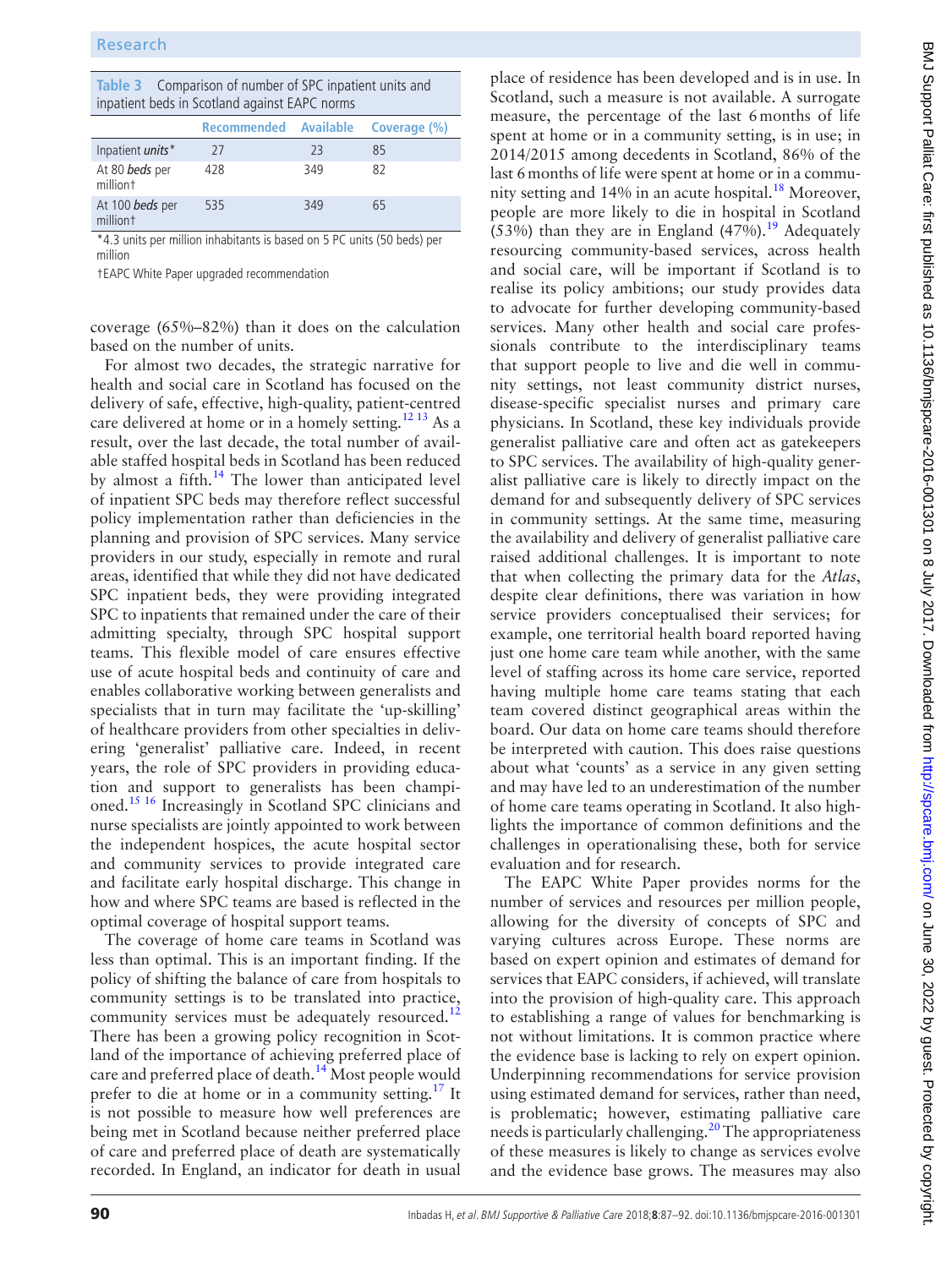characterise SPC provision at local and national level in Scotland. In the study, several informants acknowledged that their service(s) were being redesigned to better meet the needs, preferences and priorities for care in their locality, as informed by local health needs assessments. This highlights the challenge of maintaining accurate and current data on SPC service provision and organisation at a national level. A more sustainable approach to collecting and collating these data is required building on models of SPC directories used elsewhere and making use of multiple providers Finally, we acknowledge that this is an analysis of indicators for SPC. It does not address the levels and coverage of resources that may be available for the delivery of 'generalist' or 'primary' palliative care. Such a mapping and assessment is also worth considering but was beyond the remit of the present study. **Conclusion** This study has addressed part of the 'information deficit' previously identified. It provides a comparative analysis of resources and coverage of SPC in Scotland, as compared with other countries of the EU. In all the items compared - inpatient units, hospital care support teams and home care teams — Scotland is positioned in the top 10 EU countries and has a consistent level of coverage. Moreover, this is at a high level (72%– 100%) in relation to the expert recommendations of The study provides a baseline from which to monitor

the development of SPC in Scotland. The Scottish government has published a *Strategic Framework for Action for Palliative and End of Life Care* covering the period  $2016-2021$ .<sup>15</sup> The present study and the accompanying *Atlas* constitute an important baseline, against which some of the goals of the *Framework* can be assessed.

**Acknowledgements** The authors would like to thank Amanda Jane Ward (AJW) and Eduardo Garralda for assistance and support.

**Contributors** HI, JMC and DC participated in the conception and design of the study. HI and MG participated in the data acquisition. HI and JMC participated in data analysis, interpretation and drafting of the article. JMC, MG and DC provided critical revisions and additions of important intellectual content. All authors approved the final version of the article.

**Funding** This work was supported by a Wellcome Trust Investigator Award (grant number 103319/Z/13/Z) and a grant from the Scottish Government.

**Competing interests** None declared.

**Provenance and peer review** Not commissioned; externally peer reviewed.

**Open Access** This is an Open Access article distributed in accordance with the terms of the Creative Commons Attribution (CC BY 4.0) license, which permits others to distribute, remix, adapt and build upon this work, for

BMJ Support Palliat Care: first published as 10.11136/bmjspcare-2016-001301 on 8 July 2017. Downloaded from http://spcare.bmj.com/on June 30, 2022 by guest. Protected by copyright BMJ Support Palliat Care: first published as 10.1136/bmjspcare-2016-001301 on 8 July 2017. Downloaded from <http://spcare.bmj.com/> on June 30, 2022 by guest. Protected by copyright.

have differing significance according to the context of the healthcare system within a country. For example, the coverage of hospital support teams in Belgium was over 100%; however, according to Belgian law, every hospital is obliged to have a SPC team. The extent to which 'generalist' palliative care principles are effectively embedded within a healthcare system may also influence the required level of SPC services and in part explain an apparent underprovision or overprovision of certain services. It is important to consider that these metrics are not sensitive enough to capture such nuance. The balance between services could also be a result of the distribution of population across different areas of the country. With the exception of the central belt of Scotland, where the population is concentrated into large conurbations, there are many dispersed and rural communities of small population. As in many other countries, the distribution and volume of SPC services in Scotland is the result of historical circumstances, local priorities and enthusiasms, as well as the ebb and flow of government interest and funding. The EAPC norms provide a valuable tool for benchmarking the provision of SPC services between countries or within a country over time, which can be a valuable tool for advocacy and also, over time, for more rational planning. However, these measure require careful interpretation considering the wider sociodemographic, political and economic context within which services are being provided. Importantly, these metrics do not provide any objective measure of the quality of SPC. of data. the EAPC.

The difference in timing of data gathered for Scotland alone and that gathered for the 10 EU countries used as comparators is acknowledged. Data for the EU ranking and coverage studies were collected in 2013, compared with 2015 for the present study. This small time gap is not considered to be significant. Indeed, the proximity of Scottish data to that for the UK as a whole, given the common evolution of SPC provision across the UK, is reassuring.

The primary data used in this study were derived from a novel SPC service mapping study. Prior to this, it was not possible to describe the level of SPC provision at local or national level in Scotland; it is still not possible to measure SPC activity, outcomes or quality of care in Scotland. It is anomalous that data of this kind are not available to inform the design, strategic commissioning, delivery and continuous quality improvement of SPC services. These significant 'information deficits' were recognised in a 2015 Scottish Parliamentary Inquiry into Palliative Care, $<sup>1</sup>$  $<sup>1</sup>$  $<sup>1</sup>$ </sup> and a policy commitment has been made to address them in Scotland's Strategic Framework for Action on Palliative and End of Life Care later that year by the Scottish Government.<sup>15</sup> The national mapping survey was a first step towards this. The study was both labour and time intensive; however, it was necessary to provide reliable information to quantify and